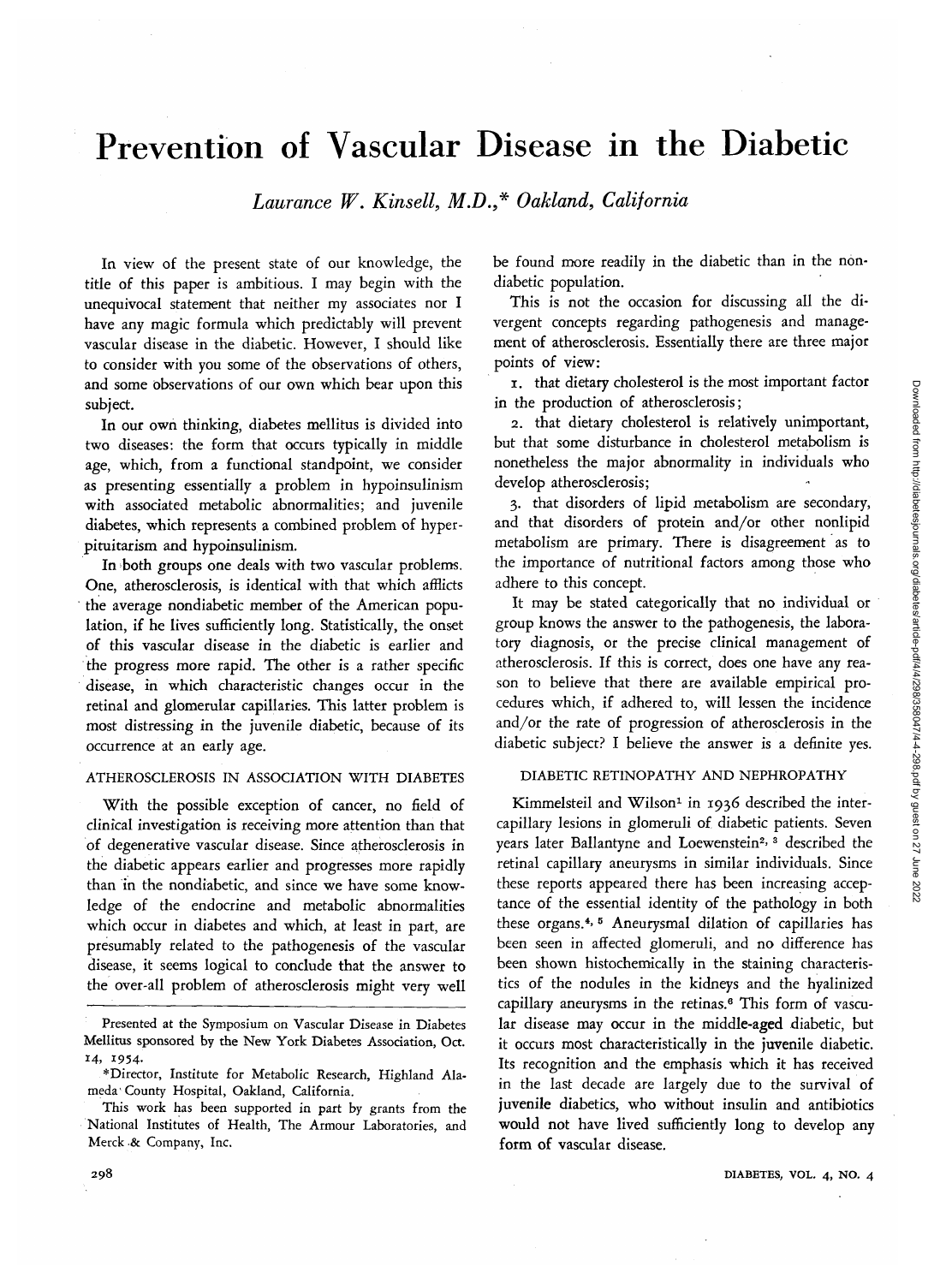#### RELATION OF CONTROL OF DIABETES TO THE DEVELOPMENT OF VASCULAR DISEASE

It *is* generally recognized that two major schools of thought exist in regard to management of the diabetic patient. The first is committed to the proposition that a goal of diabetic management is the maintenance at all times of a blood sugar within a normal range. The second school believes that the psychologic wear and tear attendant upon the maintenance of a physiologic norm in regard to blood sugar is not justified by the results achieved, and pays homage to something which is loosely called a "free diet."

One might fervently wish that the latter concept were correct, but it is only necessary to examine the literature objectively to be certain that it is not. In support of this statement are the numerous publications based upon the extensive experience of members of the Joslin Clinic.<sup>7-9</sup> Their experience and concepts are supported by many other careful observers. The situation is well summarized by Engleson<sup>10</sup> in a recent monograph. Specifically, a recent report by Dunlop<sup>11</sup> recounts "the straying from the straight and narrow path" of this investigator for a period of years, followed by a return to the principles of physiologic management. From his statistics and others like them, it is obvious that the incidence of complications is inversely proportional to the adequacy of control. The complications which are included are retinopathy, nephropathy, cardiovascular complications, tuberculosis and neuropathy.

If one accepts, then, the statement that good diabetic control results in a much lower incidence of vascular complications than "free" diabetic management, in terms both of time of onset and of rate of progression, a number of questions arise, among which are the following-:

1. Can vascular disease be completely prevented in the diabetic by a program of optimal diabetic control ? Is optimal control possible in all diabetics?

2. What are the quantitative and qualitative factors which enter into optimal control?

3. If a "free diet" is synonymous with relatively early onset and rapid progression of vascular disease, what are the known or probable factors which bring about such a relationship?

On the basis of my experience and that recorded by others, one may say that increased incidence of vascular disease in the relatively benign diabetes of middle age can be prevented by optimal diabetic control, in terms of our present conception of the term. Insofar as juvenile diabetes is concerned, Joslin's "Quarter-Century Victory Medal" patients indicate that the onset of vascular disease in such patients may be postponed for a long period. Dr. Joslin<sup>12</sup> has written us that as of mid-September 1954 the patients who have received the medal numbered fifty-four. In our experience, however, there are a certain number of juvenile diabetics whose disease is so severe as to make excellent or even good control a clinical impossibility. Representative of this is the blood sugar chart of a patient followed on the metabolic ward for a prolonged period of time (figure 1). This patient, even under conditions of chemically constant dietary intake, required insulin every six hours or oftener in order to maintain a blood sugar level within the normal range.



**FIG. I. Only the administration of "regular" insulin every six hours resulted in maintenance of normal blood sugar levels in this severe diabetic.**

One must approach the answer to the second question most cautiously. Obviously the maintenance of a normal blood sugar *is* not the only essential criterion, since it is theoretically and clinically possible to maintain such control in many diabetics on diets grossly deficient in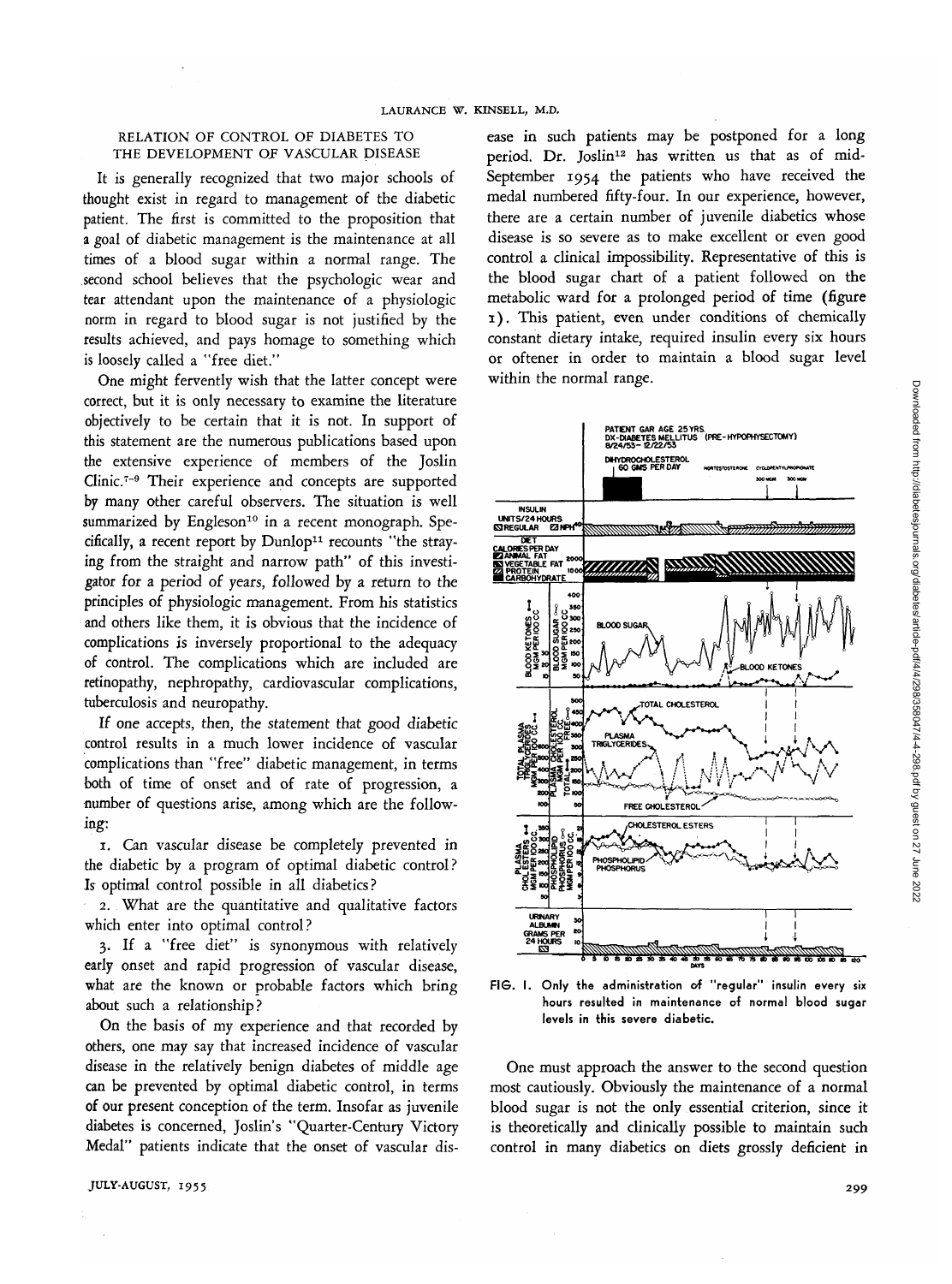#### PREVENTION OF VASCULAR DISEASE IN THE DIABETIC

protein, electrolytes, and/or vitamins. In the light of our present knowledge (or ignorance), perhaps the following definition will do: a diet containing protein adequate in amount and in biologic quality to permit of normal growth and repair; sufficient carbohydrate and fat to produce an optimal weight-height relationship, and thereafter to maintain caloric equilibrium; a qualitative and quantitative balance between insulin and carbohydrate to permit of maintenance of a true blood sugar between 60 and 160 mg. per 100 cc. throughout the twenty-four hours; sufficient carbohydrate combustion to prevent hyperketonemia; and an intake of essential vitamins, unsaturated fatty acids, and minerals sufficient to provide for growth and repair of all tissues.

Because of the almost hysterical emphasis upon the dangers of dietary fat and cholesterol in recent medical and lay literature, there has been a tendency to curtail dietary fat intake in diabetics, with a consequent increase in concentrated carbohydrates. Such a program makes for maximal fluctuations in blood sugar, particularly if a single-dose insulin regimen is utilized. A report by Johnson and Rynearson<sup>13</sup> of the Mayo Clinic makes untenable the concept of a mandatory relationship between atherosclerosis and high fat-high cholesterol intake. The patient referred to in this report had for twenty-nine years adhered rigidly to a diet containing 254 gm. of fat, 50 gm. of protein, and 46 gm. of carbohydrate. His blood pressure and ophthalmoscopic and neurologic findings were normal. There was no clinical evidence of peripheral vascular disease. The blood lipids were normal, and the urine examination revealed no abnormality.

The answers to the third question must for the present remain purely conjectural. Our own working hypothesis is as follows:

1. The most important abnormality which causes diabetics to be more susceptible to vascular disease than nondiabetics is broad fluctuation in blood sugar levels.

2. Such fluctuations over a period of months and years, because of disturbed intracellular and extracellular osmotic relationships, bring about functional abnormalities and finally structural cellular change. Prominent among such changes are those in the vascular intima.

3. Damage to endothelium having occurred, abnormal deposition of lipids and other material occurs in the damaged cells. Any factors, endogenous or exogenous, which tend to produce an elevation of plasma cholesterol will probably aid this process.

## SPECIFIC DIETARY FACTORS

For present purposes, I shall dismiss the important aspect of vitamins in relation to diabetes and diabetic

vascular disease with the statement that the problem is complex. In addition to using diets which are well balanced, our own approach is, in adult patients to provide vitamin supplementation insofar as the B complex group of vitamins is concerned, and in growing children to provide in addition supplementation with the fatsoluble vitamins.

*Protein.* Dietary protein has frequently received rather offhand treatment in the calculation of diabetic diets. A magical figure of "one gram of protein per kilogram of body weight" seems to be firmly implanted in the minds of most physicians. Assuming that the protein is of good biologic quality, this is a perfectly adequate figure for an adult diabetic whose disease is well controlled, that is, who is not wasting sugar, and whose diet is adequate in other respects. It may not be adequate for a poorly controlled adult diabetic, and most emphatically is not adequate for any diabetic who is still in a period of active growth.

*Carbohydrate.* If a major part of optimal diabetic management is the maintenance of a blood sugar within a normal range, and if one attempts to maintain most of his patients on one, or at the most two, doses of insulin daily, it follows that concentrated carbohydrate must be used sparingly or not at all. In other words, essentially all of the dietary carbohydrate must be derived from sources containing less than 15 per cent of carbohydrate. This in turn means a diet which is potentially unpleasantly bulky. Consequently, the total dietary carbohydrate will rarely exceed 160 gm. per day, and a considerable portion of the caloric requirement must be obtained from fat.

*Fat.* The metabolism of lipids is less well understood than that of either protein or carbohydrate. Because of the finding of lipid deposits in vascular lesions, dietary fat has been.viewed with alarm. The case report cited by Johnson and Rynearson<sup>13</sup> is, therefore, reassuring.

Until recently the source of fat was considered to be of little importance insofar as relationship to blood lipid content was concerned. Observations from our own laboratory during the past few years, however, indicate that the source of dietary fat is of major importance in this regard.<sup>14-19</sup> Specifically, the administration of large amounts of vegetable fat, with complete exclusion of animal fats in the diet, has resulted in a striking decrease in the level of cholesterol and phospholipids in the plasma in all individuals studied, regardless of whether their initial plasma lipids were high, normal, or low. In some juvenile diabetics with hypercholesterolemia in association with advanced vascular disease, including retinal disease, the decrease in plasma lipids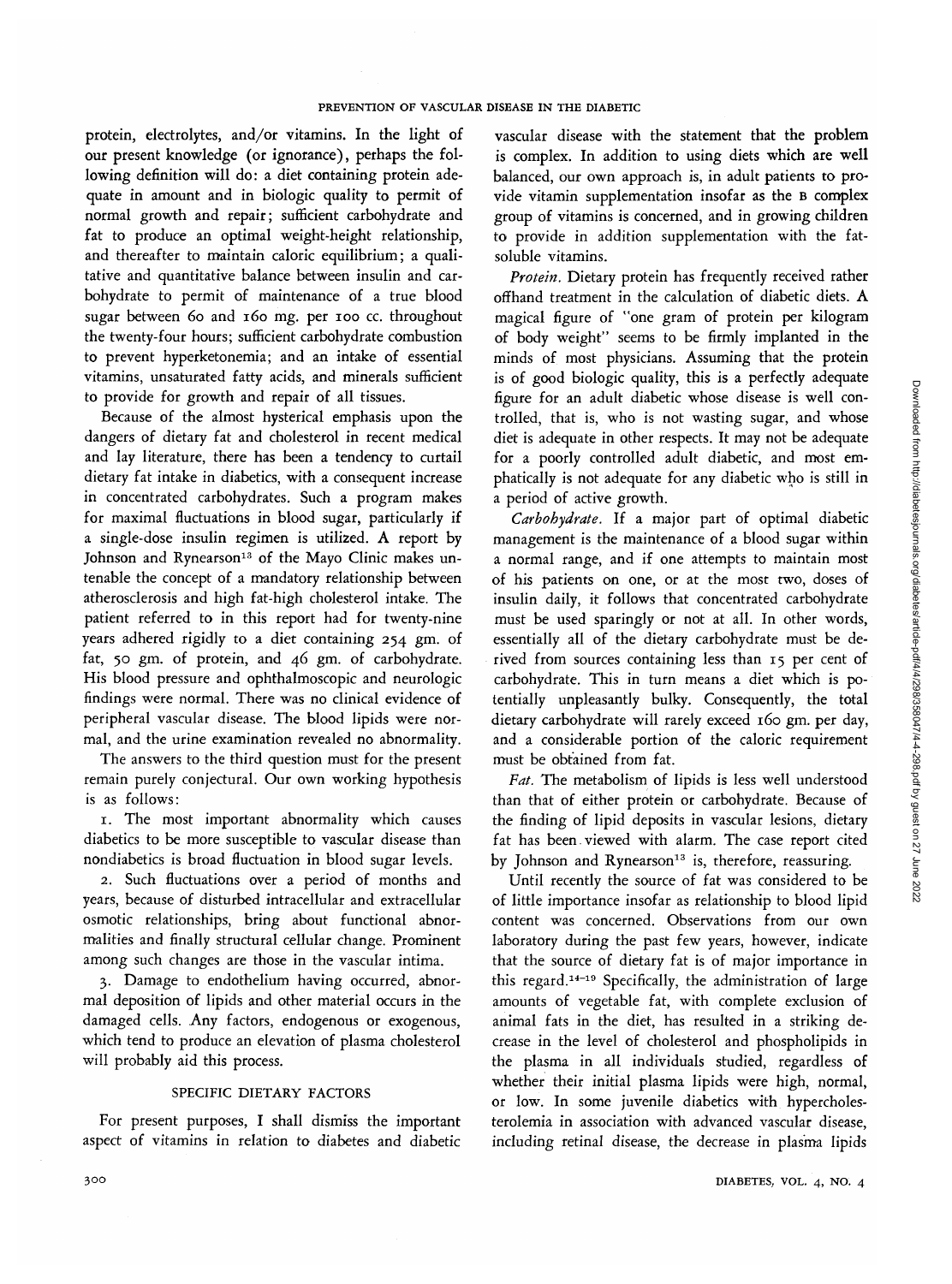associated with such dietary intake has been associated with major subjective and objective improvement in the retinal condition. This statement is made cautiously, inasmuch as at least a portion of the clinical improvement may be attributable to better diabetic control in some of these patients. Representative of the changes in serum lipids which may be achieved with a high vegetable lipid regimen, in figure 2 are shown the changes in plasma lipids in one of our recently studied diabetic patients with marked hypercholesterolemia.



FIG. 2. A mixed diet high in vegetable fat, corrected hypercholesterolemia in this patient within a period of approximately one month.

The mechanism of the above effects is by no means  $\nu$  clear. Conceivably the effect could be negative, that is, merely attributable to absence of cholesterol and related materials in the vegetable fat. Equally conceivably it could be positive, that is, attributable to some positive factor in the vegetable lipid which produced the changes in plasma cholesterol and phospholipid. In our hands to date, no fat derivative has produced changes of the constancy or of the magnitude noted with the high vegetable lipid diet. The same statement so far seems to apply to diets from which *all* lipids have been excluded.

In our clinic, diabetics are maintained on diets which contain from ioo to 150 gm. of protein (unless renal insufficiency is present), which are nearly or completely free of concentrated carbohydrate, and which consequently are high in fat. Except in patients with demonstrable vascular disease and/or hypercholesterolemia, the fat is of mixed vegetable and animal origin.

#### THE RELATIONSHIP OF ENDOCRINE FACTORS TO VASCULAR DISEASE IN THE DIABETIC

Directly or indirectly, the pituitary and the adrenal cortex appear to be implicated in diabetic retinopathy and nephropathy. Lukens and Dohan<sup>20</sup> reported renal lesions in a dog made diabetic by injections of anterior pituitary material. These lesions were similar to those described by Kimmelsteil and Wilson. Becker<sup>21</sup> noted no characteristic retinal or renal lesions in alloxan-diabetic rabbits, but was able to produce both when cortisone was administered. Corticotropin produced similar lesions. Rich, Berthrong and Bennett<sup>22</sup> reported glomerular nodules in nondiabetic rabbits receiving cortisone for three weeks.

Increased production of corticoids during pregnancy is only one small part of the increased endocrine activity which occurs, but whatever the reason, the aggravation of existing diabetic vascular disease during pregnancy is well documented, as well as its regression following the termination of pregnancy.<sup>21, 23, 24</sup> Retinal capillary aneurysms have been observed in nondiabetic and diabetic individuals during the administration of corticotropin.25

Conversely, improvement in diabetic retinopathy has been reported following bilateral adrenalectomy and following the superimposition of Sheehan's syndrome upon pre-existing diabetes.<sup>26-28</sup>

In our limited experience, unequivocal improvement in retinopathy and probable improvement in nephropathy appear to follow hypophysectomy in diabetic patients with advanced vascular disease.29 Hypophysectomy invariably transforms a severe diabetes into a mild one.

Certainly neither adrenalectomy, hypophysectomy, nor any other form of surgery represents the final answer, even if it should prove to be a reasonably efficient answer, to the prevention of diabetic vascular disease.

## EXERCISE IN RELATION TO DIABETIC CONTROL AND VASCULAR DISEASE

Assuming good diabetic management both at home and in camp, the insulin requirement of the average juvenile diabetic who goes to camp decreases by more than 40 per cent.<sup>30</sup> Factors other than exercise may play some part in this rather remarkable change, but it seems reasonable to assume that increased physical activity is the major factor which is responsible.

One of my friends, presently aged forty-seven, is a diabetic of twenty-nine years' duration. Having observed his habits in regard to the intake of food and drink over a period of some years, I would rate his diabetic control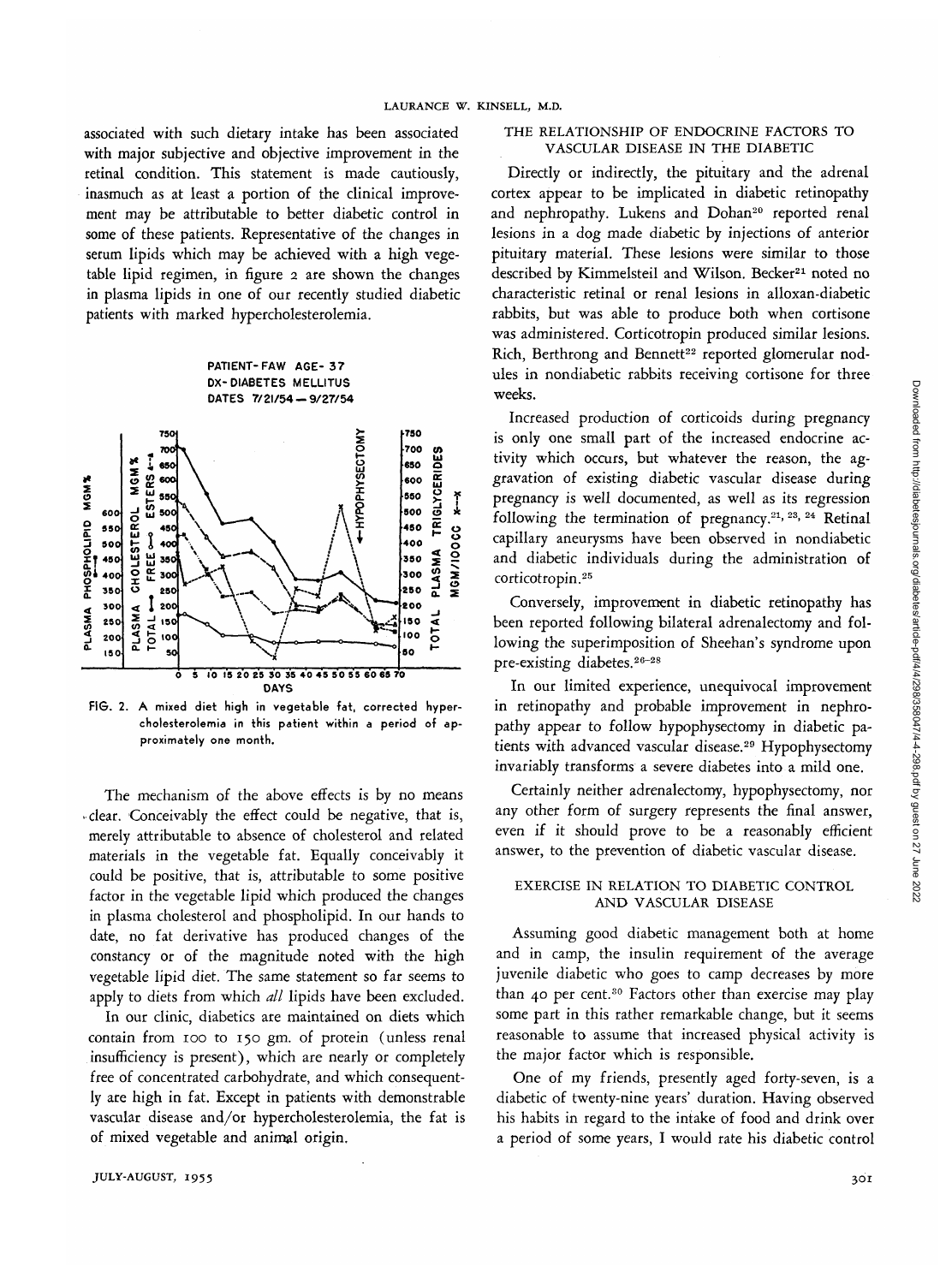as poor by any criteria. If one looked no further than this portion of his history, he could be pointed to triumphantly by proponents of the "free diet" philosophy, since prior to six months ago his vascular status was such as to qualify him for one of Dr. Joslin's victory medals. His program, year in and year out, includes strenuous tennis. One case proves nothing, but we suspect strongly that but for tennis this man's vascular status would be very different. If this assumption be correct, daily strenuous physical activity should be as much a part of the juvenile diabetic regimen as constant diet and insulin. Whether such a program can consistently counteract the deleterious effects of a "free diet," one may only guess at the present time. This question impresses us as well worth careful evaluation.

# SUMMARY AND CONCLUSIONS

Vascular disease in the diabetic appears to be the resultant of exogenous and endogenous factors. For present purposes, it is probably permissible to oversimplify the problem and to arrive at a few conclusions.

1. The incidence of atherosclerosis is higher and the age of onset earlier in the diabetic than in the nondiabetic population.

2. Kimmelsteil-Wilson nephropathy and associated retinopathy appear to be essentially identical processes from a pathologic standpoint, and to be peculiar to diabetics.

3. Assuming a diet adequate in other respects, the maintenance of a blood sugar within a physiologic range will significantly decrease the incidence and severity of vascular disease in the diabetic. This is equivalent to stating that a "free diet" is unphysiologic and predisposes to vascular complications.

4. Because of the production, directly or indirectly, by the pituitary of excessive amounts of "anti-insulin factors," optimal control is clinically impossible in some diabetics. In patients in this category in whom vascular disease is progressing rapidly, hypophysectomy (and possibly adrenalectomy) may decelerate or halt the progress of the vascular disease. Conceivably, strenuous exercise begun early in the course of the diabetes, and taken regularly may have some prophylactic value.

5. The evidence is lacking that a high fat diet in a nonobese patient in itself predisposes to vascular disease. A case has been cited in which a diabetic was maintained on an ultra-high fat diet for twenty-nine years with no demonstrable vascular disease. In diabetics with vascular disease in association with hypercholesterolemia, the administration of a diet high in fat, exclusively of vegetable origin, will predictably result in a fall of cholesterol and other lipids to a normal range. Under these circumstances, such a diet may have therapeutic value.

## ACKNOWLEDGMENT

The original work was carried out in association with Drs. George D. Michaels, Nadine Foreman, Harry E. Balch, and Gilbert Cochrane, and with the technical assistance of Marjorie Coelho, Sadie Smyrl, George Fukayama, June Bilisoly, Florence Olson, and Lynn Ward.

# **REFERENCES**

<sup>1</sup> Kimmelsteil, P., and Wilson, C.: Intercapillary lesions in glomeruli of kidney. Am. J. Path. 12:83-98, 1936. <sup>2</sup>

 Ballantyne, A. J., and Loewenstein, A.: Disease of the retina: I. The pathology of diabetic retinopathy. Tr. Ophth. Soc. U. Kingdom 63:95-115, 1943.

<sup>3</sup> Ballantyne, A. J., and Loewenstein, A.: Retinal microaneurysms and punctate hemorrhages. Brit. J. Ophth. 28:593- 98, 1944- <sup>4</sup>

Ashton, N.: Vascular changes in diabetes with particular reference to the retinal vessels. Brit. J. Ophth. 33:407-20, 1949.

5 Friedenwald, J. S.: Diabetic retinopathy. Fourth Francis I. Proctor Lecture. Am. J. Ophth. 33:1187-99, 1950.

 Friedenwald, J. S.: Diabetic retinopathy. J.A.M.A. *150:* 969-71, 1952. <sup>7</sup>

 Wilson, J. L., Root, H. F., and Marble, A.: Controlled versus free diet management of diabetes. J.A.M.A. 147:1526-29, 1951.

8 Wilson, J. L., Root, H. F., and Marble, A.: Prevention of degenerative vascular lesions in young patients by control of diabetes. Am. J. M. Sc. 221:479-89, 1951.

<sup>9</sup> Keiding, N. R., Root, H. F., and Marble, A.: Importance of control of diabetes in prevention of vascular complications. J.A.M.A. 150:964-69, 1952.

 Engleson, G.: Studies in Diabetes Mellitus. Lund, Sweden, Berlingska Boktryckeriet, 1954, pp. 26-48, Chap. V, Dietary factors III, Free diet versus controlled diet in the treatment of diabetes mellitus.

<sup>11</sup> Dunlop, D. M.: Are diabetic degenerative complications preventable? Brit. M. J. 2:383-85, Aug. 14, 1954.

<sup>12</sup> Joslin, E. P.: Personal communication.

<sup>13</sup> Johnson, H. W., and Rynearson, E. H.: A diabetic patient on a high fat diet for 29 years without complications. Proc.

Staff Meet., Mayo Clin. 26:329-31, Aug. 29, 1951. 14Kinsell, L. W., Partridge, J., Boling, L., Margen, S., and Michaels, G.: Dietary modification of serum cholesterol and phospholipid levels. J. Clin. Endocrinol. & Metabol. *12:* 909-13. 1952. 15Kinsell, L. W., Michaels, G., DeWind, L., Partridge,

J., and Boling, L.: Serum lipids in normal and abnormal subjects. Observations on controlled experiments. California Med. 78:5-10, 1953.

<sup>16</sup> Kinsell, L. W., Michaels, G. D., Partridge, J. W., Boling, L. A., Balch, H. E., and Cochrane, G. C: Effect upon serum cholesterol and phospholipids of diets containing large amounts of vegetable fat. J. Clin. Nutrition 1:224-31, 1953.